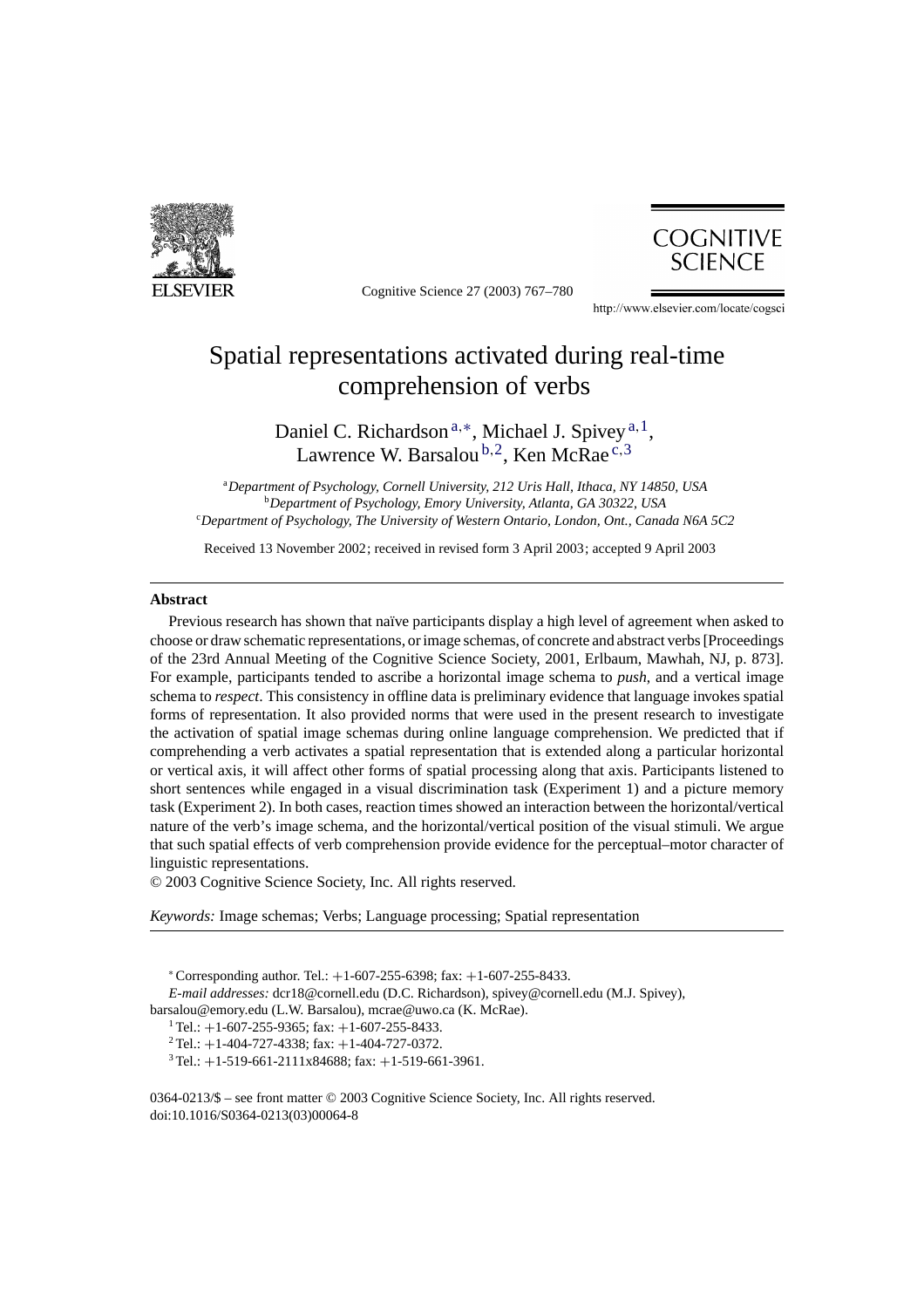## **1. Introduction**

People say that they look up to some people, but look down on others because those we deem worthy of respect are somehow "above" us, and those we deem unworthy are somehow "beneath" us. But why does respect run along a vertical axis (or any spatial axis, for that matter)? Much of our language is rich with such spatial talk. Concrete actions such as a push or a lift clearly imply a vertical or horizontal motion, but so too can more abstract concepts. Arguments can go "back and forth," and hopes can get "too high." [Lakoff \(1987\)](#page-13-0) offers further examples of spatial metaphors in languages other than English, and [Boroditsky \(1999, 2000\)](#page-12-0) has demonstrated that speakers of different languages employ different spatial metaphors when reasoning about events in time. In concert, some linguists argue that certain aspects of linguistic meaning can only be captured by spatial "image schema" representations ([Langacker, 1987;](#page-13-0) [Talmy, 1983\).](#page-13-0)

Such spatial elements could be part of the metaphoric understanding that underlies much of our language, and is rooted in embodied experiences and cultural influences ([Gibbs,](#page-13-0) [1996; Lakoff, 1987\)](#page-13-0). For example, respect may be associated with an upwards direction because as children we look up to our taller and wiser elders. Alternatively, perhaps these spatial elements are more like idioms, or linguistic freezes—historical associations that are buried in a word's etymology but are not part of our core understanding of the concept [\(Murphy, 1996\).](#page-13-0) This issue forms the central question of the current research: *Are the spatial representations associated with certain verbs merely vestigial and only accessible metacognitively, or are they automatically activated by the process of comprehending those verbs?*

We operationalized this question by presenting participants with sentences and testing for spatial effects on concurrent perceptual tasks. An interaction between linguistic and perceptual processing would support the idea that spatial representations are inherent to the conceptual representations derived from language comprehension ([Barsalou, 1999\).](#page-12-0) The interactions we predicted were specific to the orientation of the image schema associated with various concrete and abstract verbs. Rather than relying on observational data of phrases and idioms, we empirically categorized our verbs using the norming studies of [Richardson, Spivey, Edelman,](#page-13-0) [and Naples \(2001\).](#page-13-0)

#### *1.1. Norming studies of image schemas*

Assuming a spatial element to the representation of linguistic items, it would be reasonable to expect some commonality among these representations across speakers, since we experience the same world, have similar perceptual systems, and generally communicate successfully. Therefore, in the same way that psycholinguists use norming studies to support claims of preference for certain grammatical structures, Richardson et al. (2001) surveyed a large number of participants with no linguistic training to see if there was a consensus amongst their spatial representations of words.

The methods and results of [Richardson et al. \(2001\)](#page-13-0) are summarized in [Fig. 1. T](#page-2-0)hirty verbs were studied in two norming tasks. A mixture of concrete action verbs such as *push* and *lift* and abstract verbs or psychological predicates such as *argue* and *respect* were used. The verbs were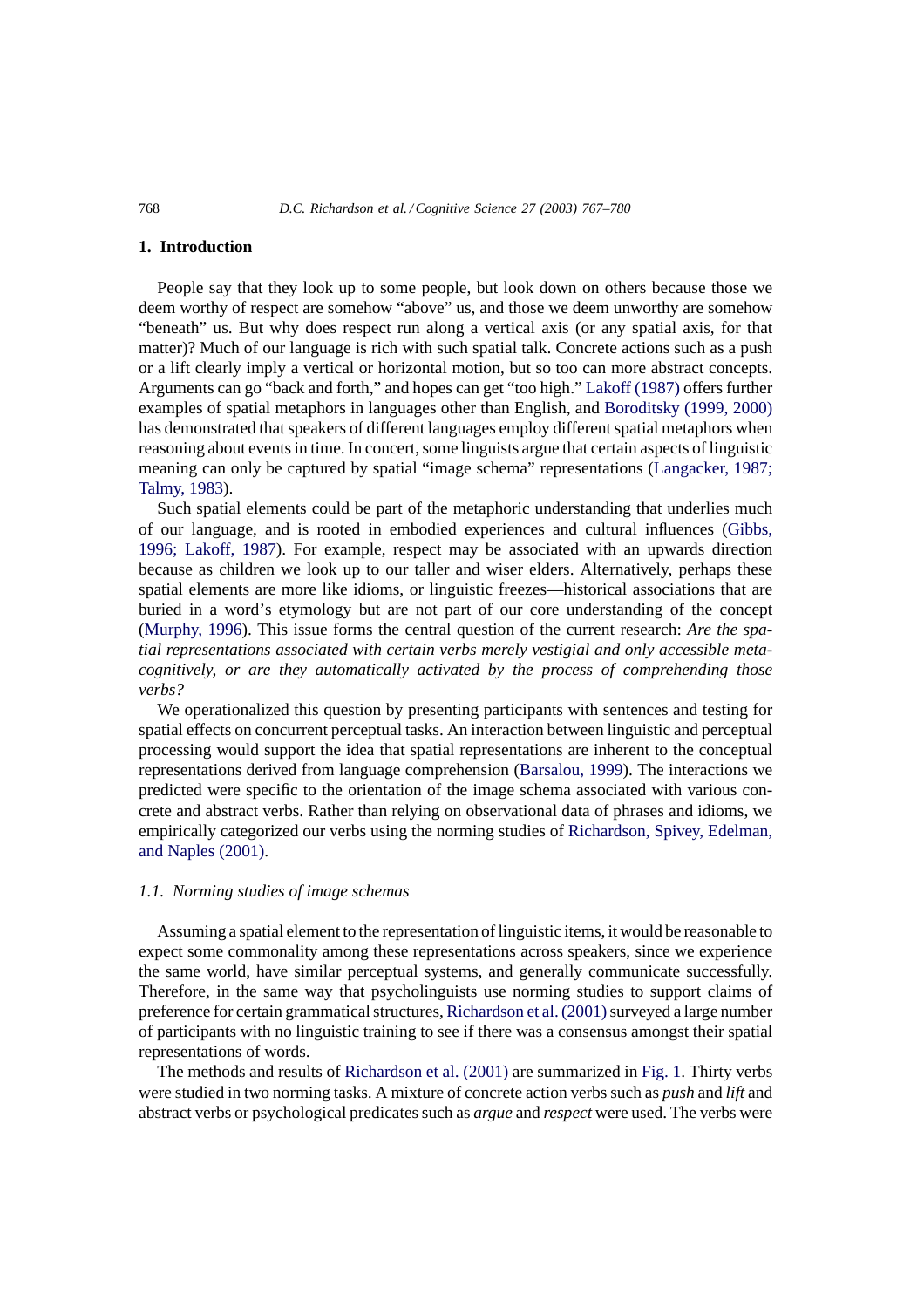# <span id="page-2-0"></span>Forced Choice

Participants selected one of four image schemas



Example selection data:

## Free Form

Participants created an image schema by placing shapes and drawing arrows



Example drawings:



Fig. 1. Schematic of the method and results of [Richardson et al. \(2001\).](#page-13-0)

divided into groups according to the expected primary axes of their image schemas (vertical, horizontal, and a group of neutral verbs, e.g., *showed*).

In a forced-choice task, the past tense form of each verb was placed in a simple rebus sentence, with circle and square symbols representing agents and patients, respectively. One hundred and seventy-three participants were asked to select one of four simple image schemas that best reflected the meaning of each verb. The image schemas consisted of a circle, a square and an arrow linking them in an up, down, left or right orientation. The results revealed a high degree of agreement: on average, about two thirds of the participants chose the same image schema for a particular verb. This consistency held equally for the abstract and concrete verbs. To test our predictions regarding the horizontal or vertical orientation of the image schemas, an "aspect angle" was calculated for each verb. The left and right image schemas were given an aspect angle of 0◦, and the up and down image schemas 90◦. The mean aspect angles for the horizontal (18°), neutral (42°), and vertical groups (69°) suggested that participants agreed with the experimenters' intuitions.

In their second norming task, [Richardson et al. \(2001\)](#page-13-0) allowed participants to create their own image schemas in an open-ended task. Participants were presented with the same sentences and asked to depict their meaning using a simple computer-based drawing environment. Responses were quantified using the same aspect angle metric, which in this case represented the degree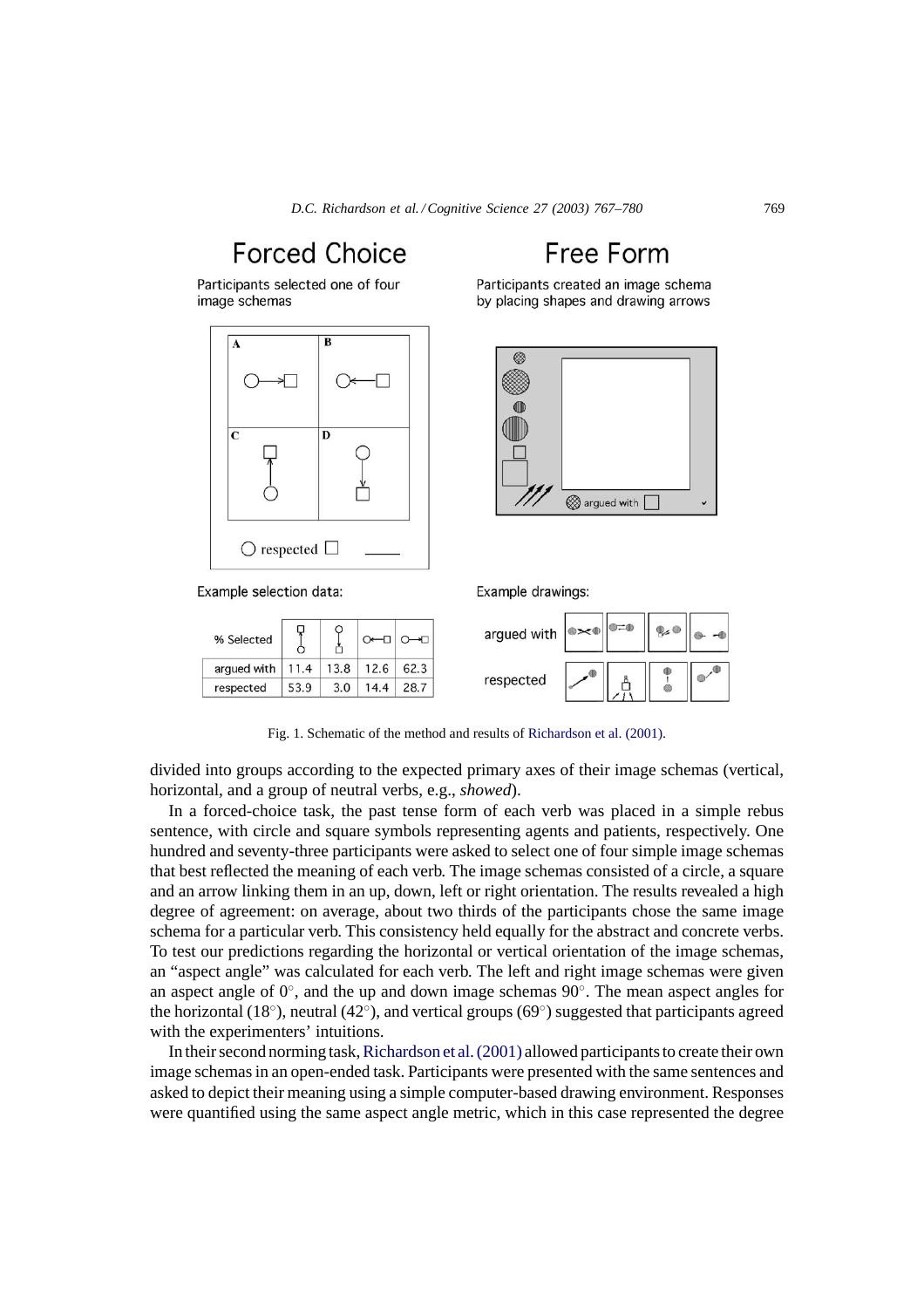to which the drawings were extended along a horizontal or vertical axis. The aspect angles for the horizontal (21 $\degree$ ), neutral (36 $\degree$ ), and vertical (45 $\degree$ ) verbs again suggested that participants agreed with each other and with the experimenters' intuitions.

By comparing each verbs' mean aspect angle in the forced-choice and free-form drawing tasks via a pointwise correlation analysis, [Richardson et al. \(2001\)](#page-13-0) found considerable itemby-item consistency ( $r = .71$ ,  $p < .0001$ ). This suggests that the experiments tapped into some stable commonality in the way that verbs are represented across participants and tasks. However, it is possible that the horizontal or vertical character of specific verbs is only manifested in offline tasks that require a deliberative spatial response. It has yet to be demonstrated that verbs activate such spatial representations as a consequence of normal language comprehension.

#### *1.2. A spatial effect of verbs?*

The current research tested the prediction that comprehending concrete and abstract verbs with horizontal or vertical image schemas will interact with other forms of spatial processing along those axes. Because we assumed that our hypothesized spatial representations bear some similarity to visuospatial imagery (albeit a weak or partially active form), we predicted that it would interact with perceptual and memory tasks in a similar fashion.

Evidence of visual imagery interfering with visual perception was discovered at the turn of the century ([Kuelpe, 1902; Scripture, 1896\),](#page-13-0) and re-discovered in the late 1960s ([Segal &](#page-13-0) [Gordon, 1969\).](#page-13-0) In demonstrations of the "Perky effect" ([Perky, 1910\),](#page-13-0) performance in visual detection or discrimination is impaired by engaging in visual imagery. In some cases, imagery can also facilitate perception [\(Farah, 1985; Finke, 1985\)](#page-13-0). It is not certain what mechanisms produce these differing effects (for a review, see [Craver-Lemley & Reeves, 1992\)](#page-12-0). For our purposes, it suffices to note that facilitation only occurs when there is a relatively precise overlap in identity, shape or location between the imaginary and the real entity [\(Farah, 1985\).](#page-13-0) In the more general case of generating a visual image and detecting or discriminating various stimuli, imagery impairs performance ([Craver-Lemley & Arterberry, 2001\)](#page-12-0). Experiment 1 tested the hypothesis that non-specific imagery activated by verb comprehension will *interfere* with performance on a visual task.

Experiment 2 investigated how verb comprehension interacts with a memory task. It has been robustly shown that imagery improves memory ([Paivio, 1969\).](#page-13-0) Also, visual stimuli are remembered better when they are presented in the same spatial locations at presentation and test [\(Santa,](#page-13-0) [1977\).](#page-13-0) We hypothesized that spatial structure associated with a verb would influence the encoding of visual stimuli. In Experiment 2, participants heard a sentence and saw two pictures of the agent and patient of the sentence. We predicted that the picture pairs would later be recognized faster if they were presented in the same orientation as the associated verb's image schema.

## **2. Experiment 1**

In this dual-task experiment, participants heard and remembered short sentences, and identified briefly flashed visual stimuli as a circle or square. The critical sentences contained the verbs for which [Richardson et al. \(2001\)](#page-13-0) had collected image schema norms. The data from these two norming tasks were combined and the result used to categorize the verbs empirically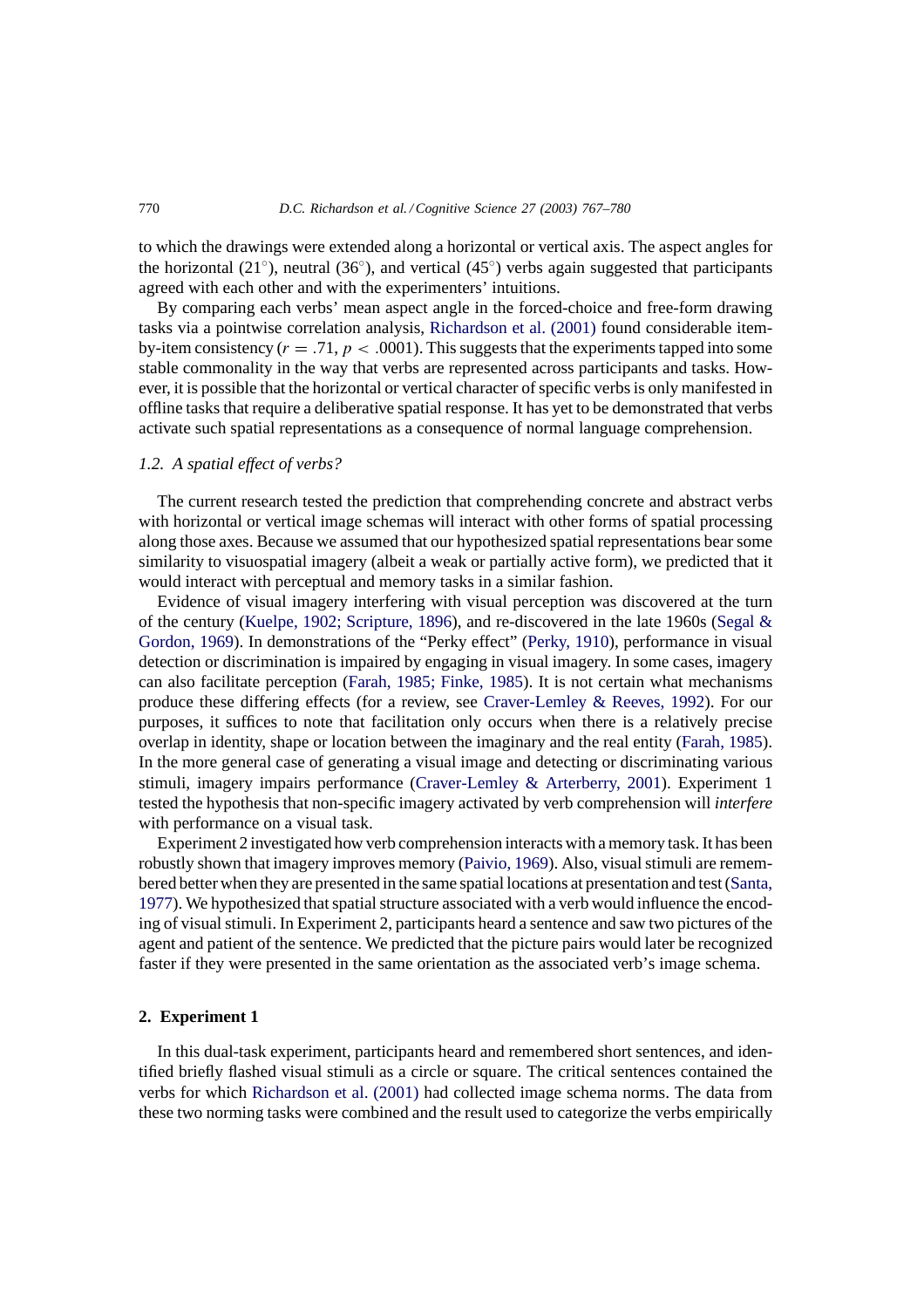as either horizontal or vertical, reflecting the primary axis of the image schema that had been ascribed by participants. We predicted an interaction between the linguistic and visual tasks: after comprehending a sentence with a vertical verb, participants' discrimination would be inhibited when the visual stimulus appeared in the top or bottom locations of the screen, or in the left and right positions after a horizontal verb had been presented.

## *2.1. Method*

## *2.1.1. Participants*

Eighty-three Cornell University undergraduates participated for course credit.

#### *2.1.2. Stimuli*

The aspect angles produced by [Richardson et al.'s \(2001\)](#page-13-0) norming experiments were combined by *z*-scoring the values for each task, then averaging the two values for each verb. The 15 verbs with the highest values were designated as the vertical verbs; the lowest 15 were the horizontal verbs. All verbs were placed in a present-tense sentence with typical agents and patients, and were a mixture of concrete and abstract verbs (see [Appendix A\).](#page-11-0) Six filler sentences and a comprehension question relating to each were written. All 36 sentences were recorded by an experimenter speaking in a flat intonation and saved as mono MP3 sound files.

The visual stimuli consisted of a fixation cross subtending approximately 2◦ of visual angle, and a black circle and square, each subtending approximately 3.5◦ of visual angle. The fixation cross always appeared in the center of the screen, and the circle and square appeared in one of four positions, 9◦ above, below, to the left, or to the right of the center of the screen. Participants viewed the stimuli from a distance of approximately 20.

#### *2.1.3. Procedure*

Each trial began with a central fixation cross presented for 1000 ms. A sentence was presented binaurally through headphones. There was then a pause of 50, 100, 150 or 200 ms. This randomized "jitter" was introduced, so that participants could not anticipate the onset of the target visual stimulus. The target, a black circle or square, then appeared in either the top, bottom, left or right position, and remained on screen for 200 ms. Participants were instructed to identify the stimulus as quickly as possible, pressing one key to indicate a circle and another to indicate a square. Reaction times and accuracy rates were recorded. To ensure that participants attended to the sentences, randomly placed within every block of six trials, a short comprehension question followed identification of the visual stimuli, always in conjunction with a filler (rather than a target) sentence. The questions were interrogative forms of the filler sentences with an object substitution in half of the cases (e.g., "Did the dog fetch the ball/stick?"). Participants responded "yes" or "no" by pressing designated keys. The order of the sentences, the location and the shape of the visual stimuli were all fully randomized.

#### *2.2. Results and discussion*

Mean accuracy for the comprehension questions was 97%, demonstrating that the participants attended to the auditory stimuli. In the analysis of responses to the visual stimuli, trials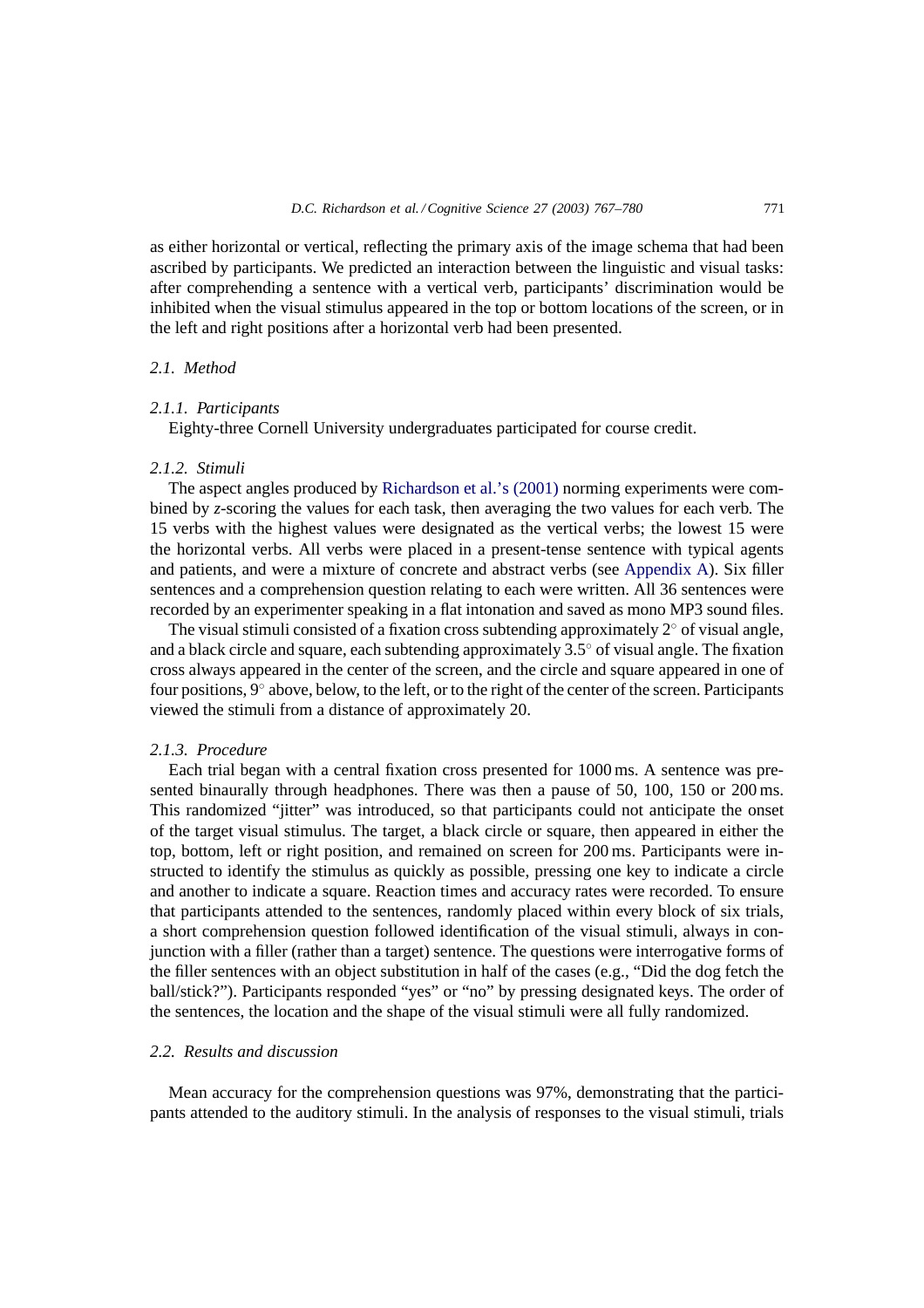

Fig. 2. Results of Experiment 1. An interference effect between verb category and stimulus position.

were excluded if the target was incorrectly identified (3% of trials) or if the reaction time exceeded two standard deviations from the mean (3% of remaining data).

The results are depicted in Fig. 2. The four stimuli positions were collapsed into vertical and horizontal categories, since our norming data only distinguish verbs by their primary axes. The data were analyzed using a 2 (position: horizontal/vertical)  $\times$  2 (verb category: horizontal/vertical) repeated-measures ANOVA. As predicted, verb category interacted with stimulus position,  $F(1, 82) = 6.13$ ,  $p < .02$ . Although the same interaction between stimulus position and verb category was numerically present in an analysis by items, this effect did not reach significance  $(F(1, 28) = 2.42, p > .1)$ . Simple main effects analyses showed that the visual stimuli were identified faster in the vertical positions when preceded by a horizontal verb ( $M = 519$  ms,  $SE = 15$  ms) than a vertical verb ( $M = 534$  ms,  $SE = 15$  ms),  $F(1, 82) = 4.06$ ,  $p < .05$ . Conversely, when the stimulus was in a horizontal position, it was identified faster when preceded by a vertical ( $M = 516$  ms,  $SE = 13$  ms) rather than a horizontal ( $M = 523$  ms,  $SE = 13$  ms) verb, although this difference was not significant  $F(1, 82) = 1.22$ ,  $p > .25$ . There was no significant main effect of stimulus position (vertical:  $M = 527$  ms,  $SE = 10$  ms; horizontal:  $M = 520$  ms,  $SE = 9$  ms;  $F(1, 82) = 1.92$ ,  $p > .1$ ) or of verb category (vertical:  $M = 525$  ms,  $SE = 10$  ms; horizontal:  $M = 521$  ms,  $SE = 10$  ms;  $F < 1$ ). We carried out further analyses using concreteness as a factor, but there was not a significant main effect ( $F(1, 74) = 2.86$ ,  $p > .09$ ), no interaction with either stimulus position  $(F < 1)$  or verb category  $(F < 1)$ , and there was no three-way interaction  $(F(1, 74) = 1.81$ ,  $p > .18$ ). We conclude that our results were not affected by the abstract or concrete nature of the verbs. $<sup>1</sup>$  $<sup>1</sup>$  $<sup>1</sup>$ </sup>

The results provide a first indication that comprehending a verb, whether concrete or abstract, can activate a spatial representation that (in its orientation of the primary axis, at least) resembles the image schema associated with the meaning of that verb. Moreover, because the verbs modulated perceptual performance in a spatially specific manner predicted by norming data, this suggests that [Richardson et al.'s \(2001\)](#page-13-0) results were not an artefact of tasks requiring deliberate spatial judgments.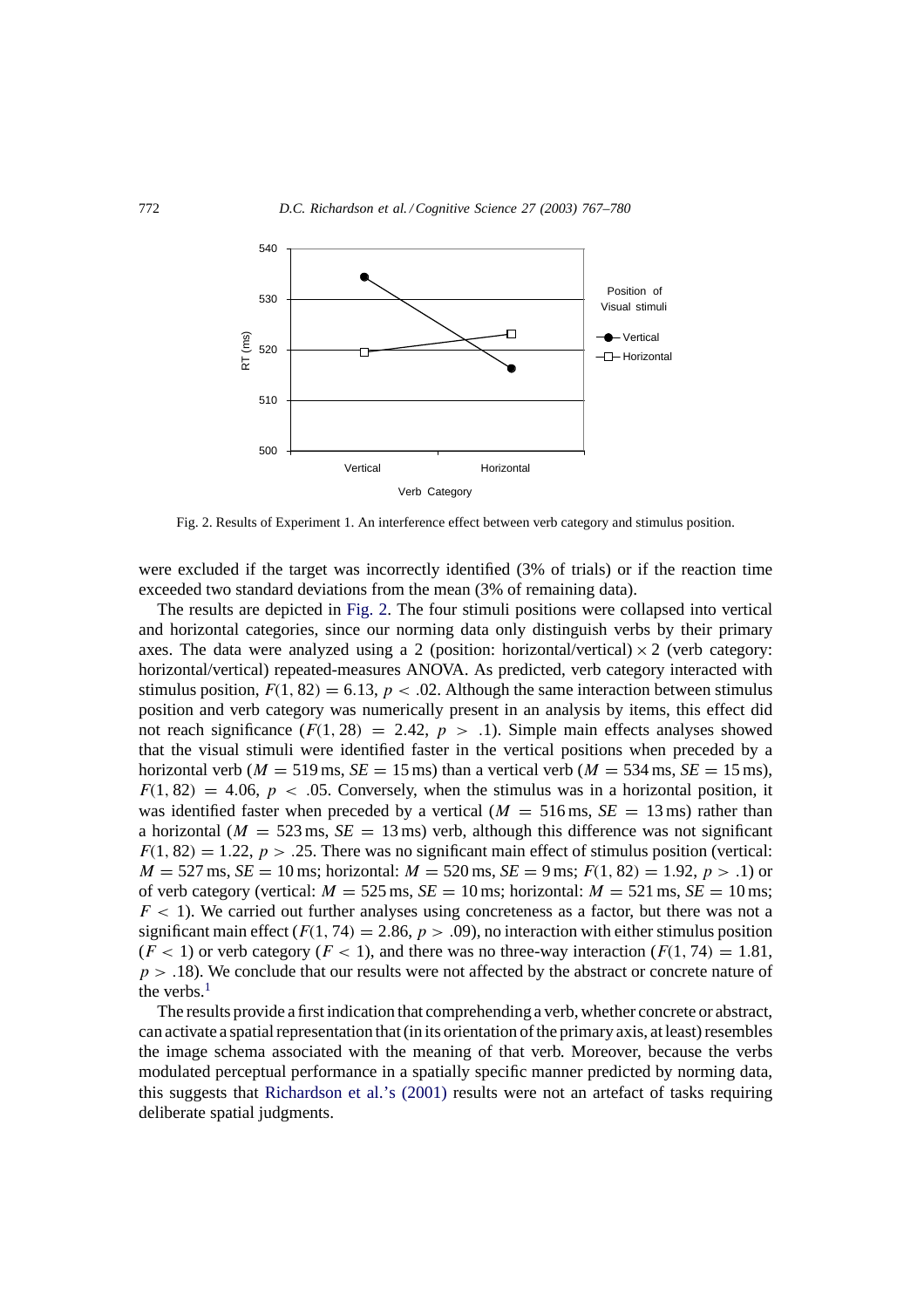## **3. Experiment 2**

When explicit spatial information is conveyed in a narrative, participants are able to incorporate it into a mental model ([Bower & Morrow, 1990\),](#page-12-0) or use it to construct a mental image [\(Denis & Cocude, 1992\).](#page-13-0) We now have evidence that spatial representations are ascribed consistently to, and activated by, verbs. We then tested, whether implicit spatial information also influences the way stimuli are encoded and recognized by having participants remember pairs of pictures that depict spoken sentences. During study trials, participants heard a sentence while pictures were presented sequentially in the center of the screen. During test, the pictures were presented simultaneously in either a horizontal or vertical alignment. We predicted that the pictures would be recognized more easily when orientated along the axis of the associated verb.

## *3.1. Method*

## *3.1.1. Participants*

Eighty-two Cornell University undergraduates participated for course credit, none of whom participated in Experiment 1.

#### *3.1.2. Stimuli*

The auditory stimuli consisted of the same verbs and sentences used in Experiment 1. An artist drew a cartoon sketch of each of the agents and patients used in Experiment 2. These were designed such that, as much as possible, they had no clear vertical versus horizontal orientation. For example, cars and people were drawn "head on" (and looking straight ahead) rather than facing to the left or right. The artist was not told which pictures were going to be presented together, and did not know what verbs were being used. Thus, any image schema that the artist might possess for that verb did not influence his drawing of the pictures. The pictures appeared on screen in black frames that subtended approximately 11◦ of visual angle, and were viewed from a distance of approximately 20.

#### *3.1.3. Procedure*

[Fig. 3](#page-7-0) shows a schematic of Experiment 2. In the study trials, the participant heard the first few words of the sentence corresponding to the agent (e.g., "The athlete ... ") and saw a centrally presented picture of the agent. The picture was displayed for the duration of the subject noun phrase. Then the screen went blank, and the participant heard the middle segment of the sentence containing the verb (e.g., "... succeeds ... "). Ten of 30 target sentences included a participle with the verb. No visual stimulus was presented. The last segment was then heard, and the participant saw a centrally presented picture of the object noun phrase (e.g., "... at the tournament"). The segments were played smoothly back to back, such that they sounded like a natural sentence. There were six trials in each study block.

Each study block was followed by a test block of 12 trials. In each test trial, two pictures were presented in either a horizontal or vertical alignment. They appeared 9◦ from the center in either the top, bottom, left or right positions. All pictures had been seen in the previous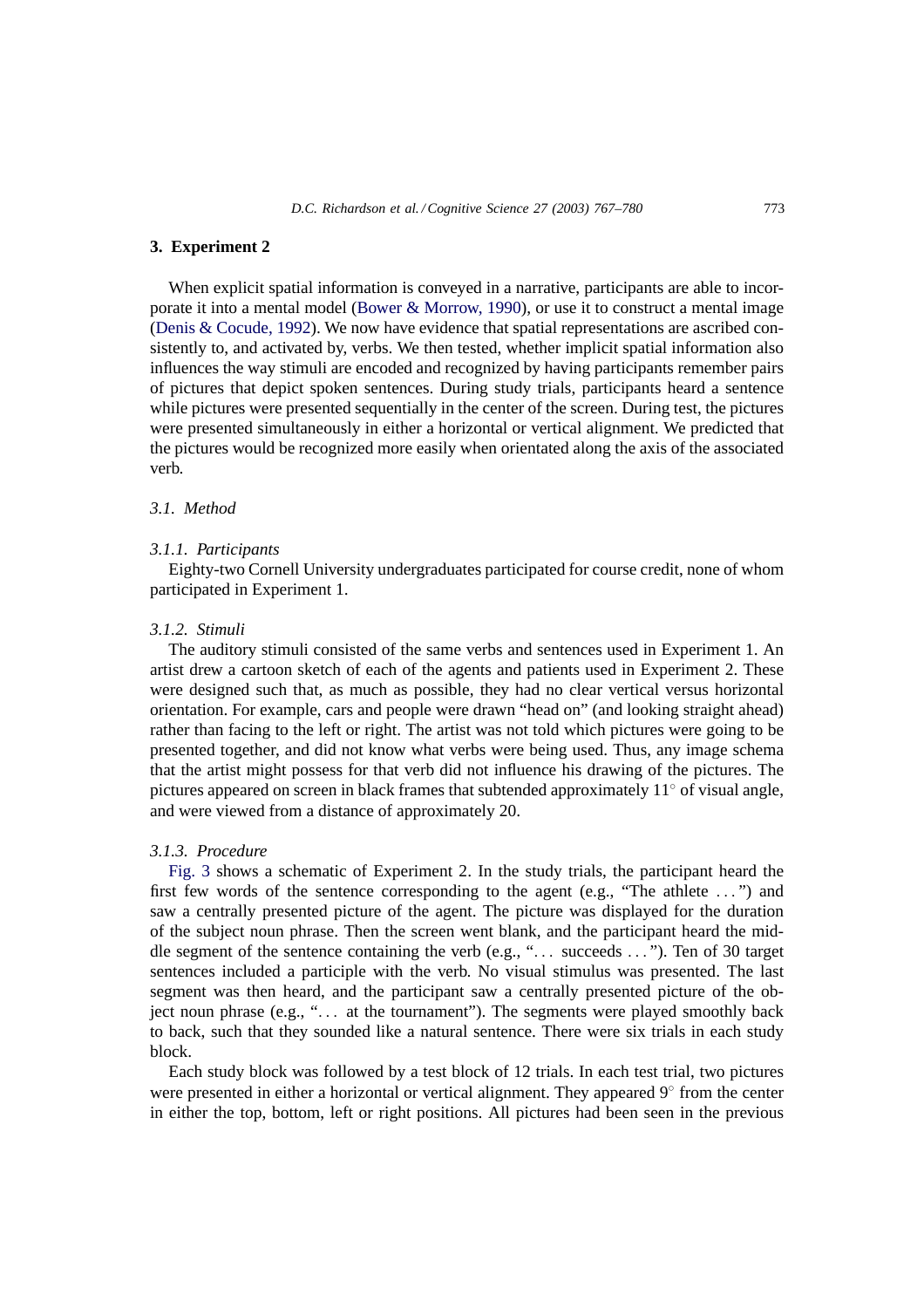**Study Trials** 

Participants memorize pairs of pictures depicting six spoken sentences, e.g.

<span id="page-7-0"></span>

Fig. 3. Schematic of the method of Experiment 2.

study block. In half of the test trials, the two pictures were taken from different sentences; in the other half, the critical trials, the pictures were from the same study sentence. Participants pressed one key to indicate the two pictures had been paired in the same study sentence, and another to indicate they had not been. Participants were shown five cycles of a study block followed by a test block. There was a 1000 ms pause between each trial, and a rest period between each study–test cycle. The order of trials and the orientation of pictures were fully randomized.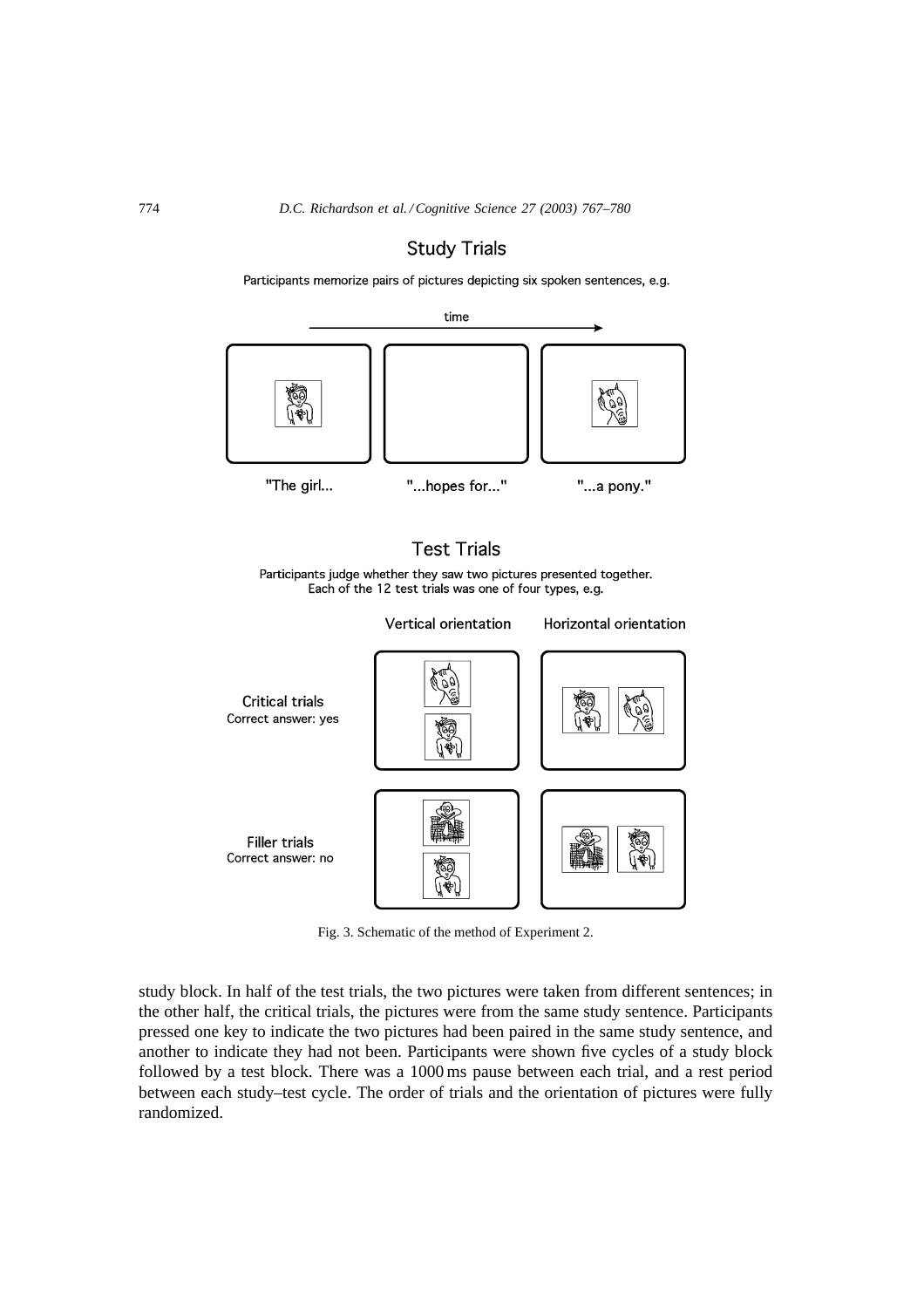

Fig. 4. Results of Experiment 2. Memory performance was facilitated when picture and image schema orientation were congruent.

## *3.2. Results and discussion*

Only critical trials in which the two pictures had been paired in a study sentence were analyzed. When pictures were presented in a horizontal orientation, participants' accuracy was 95% for horizontal verbs and 93% for vertical verbs; when the pictures were presented vertically, accuracy was 92 and 91%, respectively. These small differences were not significant. There was no main effect of orientation  $(F(1, 81) = 3.49, p > .05)$ , nor of verb category  $(F(1, 81) = 2.10, p > .15)$ , and no significant interaction  $(F(1, 81) = 0.30, p > .5)$ . For the remaining reaction time analyses, trials were excluded if the incorrect answer ("no") was given, or if the RT exceeded two standard deviations from the mean (2% of remaining data).

The data were analyzed using a 2 (orientation of visual stimuli: vertical/horizontal)  $\times$  2 (verb category: vertical/horizontal) repeated-measures ANOVA (see Fig. 4). Verb category interacted with the orientation of the visual stimuli, both by participants  $F(1, 81) = 5.49$ ,  $p \lt 0.03$ , and items  $F(1, 28) = 5.18$ ,  $p \lt 0.05$ . Simple main effects analyses showed that pictures in a vertical orientation were responded to faster if they were associated with a vertical  $(M = 1299 \text{ ms}, \, SE = 28 \text{ ms})$  rather than a horizontal  $(M = 1396 \text{ ms}, \, SE = 33 \text{ ms})$  verb,  $F(1, 81) = 8.54$ ,  $p < .005$ , and pictures in a horizontal orientation were responded to faster if associated with a horizontal ( $M = 1273$  ms,  $SE = 30$  ms) rather than a vertical ( $M =$ 1289 ms,  $SE = 30$  ms) verb, although this difference was not significant  $F < 1$ . The main effect of verb category was not significant (vertical:  $M = 1292$  ms,  $SE = 20$  ms; horizontal:  $M = 1325$ ,  $SE = 23$  ms;  $F(1, 81) = 2.91$ ,  $p > .09$ ). Pictures were correctly identified faster in a horizontal ( $M = 1281$  ms,  $SE = 21$  ms) than in a vertical ( $M = 1337$  ms,  $SE = 22$  ms) orientation,  $F(1, 81) = 8.78$ ,  $p < .005$ .

Further analyses using verb concreteness as a factor revealed a significant main effect  $(F(1, 49) = 22.60, p < .001)$  such that concrete verbs  $(M = 1251 \text{ ms}, SE = 19 \text{ ms})$  were identified faster than abstract verbs ( $M = 1374$  ms,  $SE = 25$  ms). Concreteness did not interact with verb category  $(F(1, 49) = 3.91, p > .05)$  or orientation  $(F < 1)$ , and there was no three-way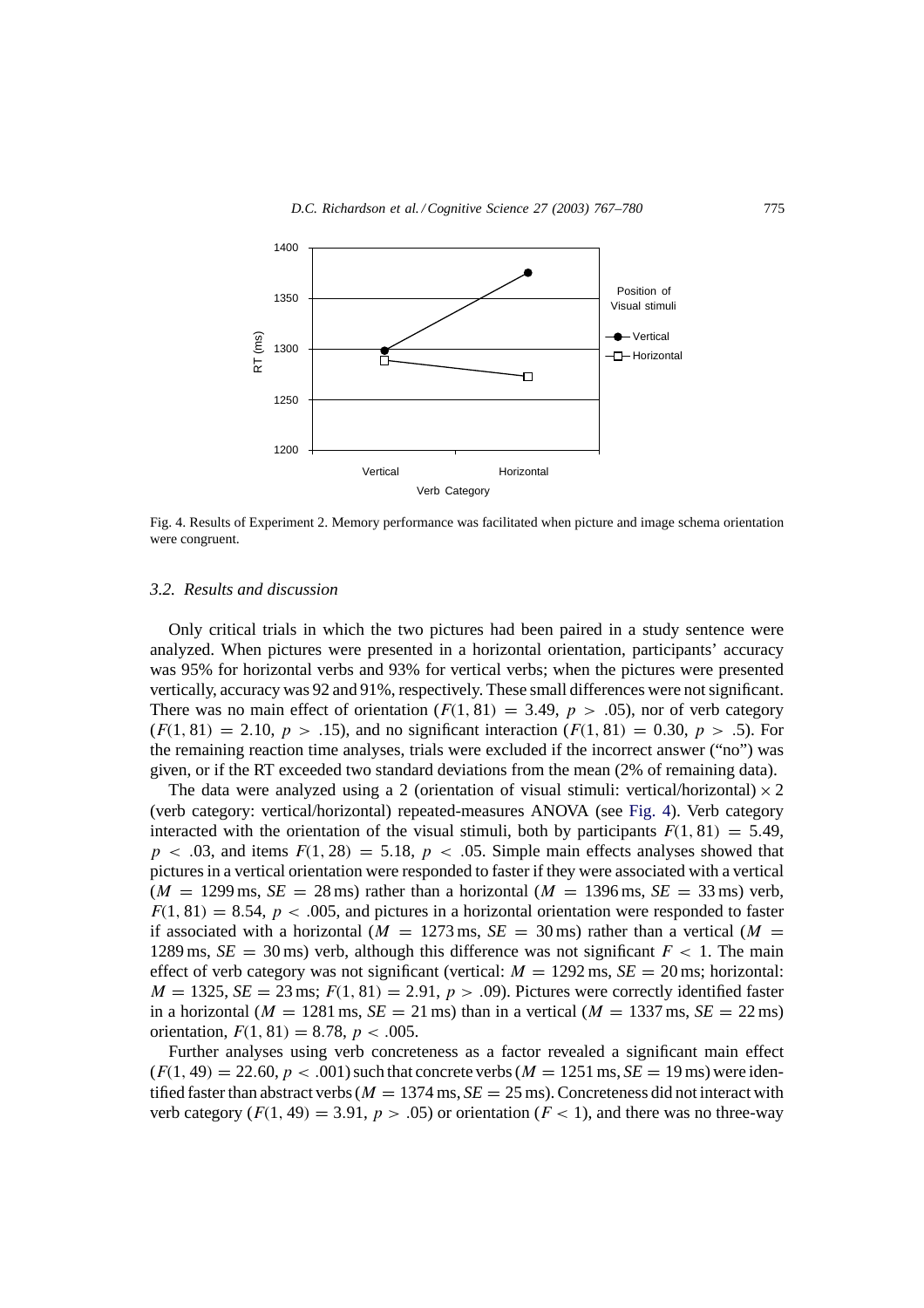interaction  $(F < 1)^2$ . [We](#page-10-0) concluded that concreteness does not impact our main hypothesis, and that its overall effect on reaction times is a result of the advantage that concrete words have across many types of memory and lexical decision tasks [\(Paivio, Yuille, & Smythe, 1966\).](#page-13-0)

Verb comprehension influenced how visual stimuli were encoded in that recognition times were faster when the stimuli were tested in an orientation congruent with the verb's image schema. In contrast to the interference effect found in visual discrimination (Experiment 1), image schemas facilitated performance in this memory task. One interpretation is that during study, verb comprehension activated an image schema. The spatial element of this image schema was imparted to the pictures, as if the verb image schema was acting as a scaffold for the visual memory. The pictures were then encoded in that orientation, and hence identified faster when presented at test in a congruent layout [\(Santa, 1977\).](#page-13-0)

#### **4. General discussion**

We have presented evidence that verb comprehension interacts with perceptual–spatial processes, at least with verbs that imply literal or metaphorical spatial relationships. The verbs were categorized empirically as having either horizontal or vertical image schemas ([Richardson](#page-13-0) [et al., 2001\).](#page-13-0) The spatial orientation of the verbs' image schemas exerted influences on spatial perception and memory, interfering with performance on a visual discrimination task, and facilitating performance in the encoding of a visual memory. There are two implications of these results. First, they provide behavioral evidence that converges with linguistic theory [\(Lakoff,](#page-13-0) [1987; Langacker, 1987; Talmy, 1983\)](#page-13-0) and norming data ([Gibbs, Strom, & Spivey-Knowlton,](#page-13-0) [1997;](#page-13-0) [Richardson et al., 2001\)](#page-13-0) in support of the "cognitive psychological reality of image schemas" ([Gibbs & Colston, 1995\)](#page-13-0). Second, they suggest that linguistic representations are intimately linked with perceptual mechanisms in that they influence on-line performance and delayed memory tasks.

There is an alternative, though closely related, explanation for our results. It could be the case that the effects we observed were not primarily driven by spatial representations activated by verbs, but by representations of the whole sentence. Although our offline norming studies [\(Richardson et al., 2001\)](#page-13-0) presented verbs in rebus sentences with meaningless shapes (e.g., circle hopes for square), the current online experiments presented the verbs with typical agents and patients (e.g., "the girl hopes for a pony"). Therefore, it is, in principle, possible that our effects were generated by mental models of the sentences. It is the goal of future research to tease apart these two accounts. Nonetheless, whichever characterization turns out to provide a better account of these findings, it is clear that the overarching framework in which language recruits spatial representations during real-time comprehension (not merely during metalinguistic judgments) is supported compellingly by these results.

Why should it be surprising that language comprehension exerts spatial effects on perception? Most traditional accounts view language as an encapsulated system of amodal symbol manipulation, functioning independently from what is typically viewed as perceptual processing and the computation of knowledge regarding how entities and objects interact in the world [\(Chomsky, 1965; Fodor, 1983; Markman & Dietrich, 2000\). T](#page-12-0)his modular view certainly would not predict such interactions between language and perception. In contrast, accounts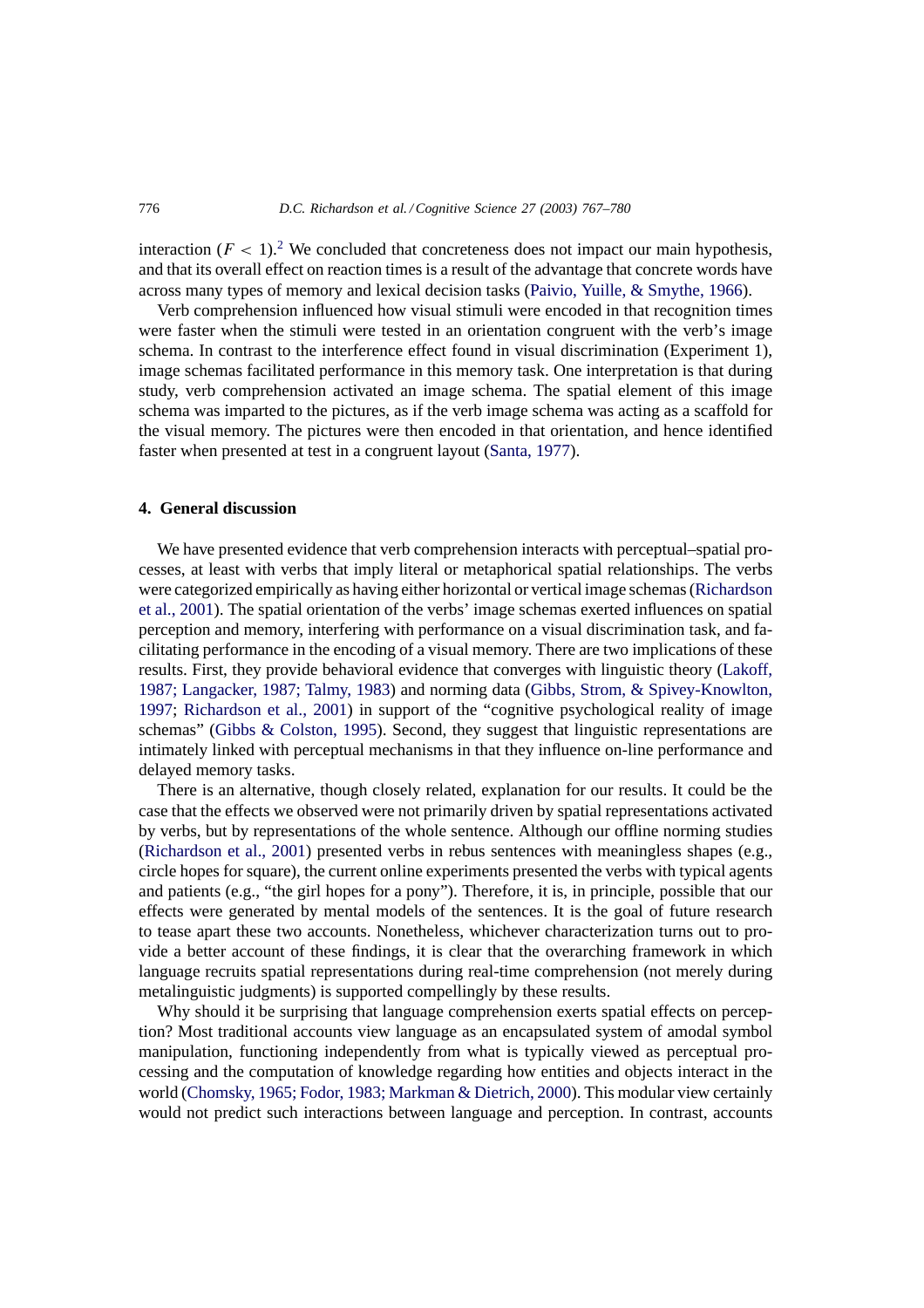<span id="page-10-0"></span>such as [Barsalou's \(1999\)](#page-12-0) Perceptual Symbol Systems theory hold that cognitive representations are governed by the same systems that control perception and action. We suggest that an aggregate of many perceptual and motor experiences may become associated with a verb, and the spatial commonalities among these experiences is reflected in the verb's representation. This spatial component would then be activated during comprehension, possibly as part of a perceptual–motor simulation of the sentence ([Barsalou, 1999\).](#page-12-0)

Several recent findings further suggest that language comprehension involves perceptual or motor activation ([Fincher-Kiefer, 2001;](#page-13-0) [Pecher, Zeelenberg, & Barsalou, 2003;](#page-13-0) [Richardson](#page-13-0) [& Spivey, 2002;](#page-13-0) [Solomon & Barsalou, 2001;](#page-13-0) [Spivey, Tyler, Richardson, & Young, 2000](#page-13-0)). [Stanfield and Zwaan \(2001\)](#page-13-0) demonstrated that reading a sentence can prime responses to orientation-specific depictions of items described in the sentence, even though orientation was only implied in the text. For example, after reading "John hammered the nail into the wall/floor," participants saw a picture of a nail and were faster to verify that the object was featured in the sentence if it was depicted in its congruent orientation. Interactions between language and motor processes were shown by [Glenberg and Kaschak \(in press\). J](#page-13-0)udgements of the sensibility of an action were faster when the response was a physical action (towards/away from the body) that was in the same direction as the described action (e.g., "close/open the drawer"). Interestingly, this effect held for the transfer of abstract entities, (e.g., "Liz told you the story"/"you told Liz the story"), a result that mirrors our findings with abstract verbs. These behavioral results are supported by evidence from the neuropsychological literature that language processing produces activation in perceptual–motor areas ([Büchel, Price, & Friston,](#page-12-0) [1998;](#page-12-0) [Cree & McRae, 2002;](#page-12-0) [Pulvermüller, 1999;](#page-13-0) [Tanel, Damasio, & Damasio, 1997\) a](#page-13-0)nd some results linking spatial processing specifically with language [\(Chatterjee, 2001; Coslett, 1999\).](#page-12-0)

The consistent spatial effects of (both concrete and abstract) verbs have been seen in two offline norming tasks ([Richardson et al., 2001\) a](#page-13-0)nd in the present research, two studies of on-line language comprehension. This evidence can be used in support of the assertion, often made by cognitive linguistics, that certain aspects of lexical meaning, both literal and metaphoric, are captured by spatial representations. Our results endorse perceptual–motor theories of cognitive representation ([Barsalou, 1999\)](#page-12-0) because these spatial representations are activated during language comprehension, and interact with concurrent cognitive and perceptual processes.

#### **Notes**

- 1. Strictly speaking, the absence of a significant interaction between concreteness and other variables makes further analysis inappropriate. With that caveat, separate analyses can be carried out on the concrete and abstract verbs, although five and three subjects, respectively, had to be removed from the analyses for not contributing to all cells in the design. Simple effects ANOVAs showed that the interaction between verb category and stimulus position was non-significant for concrete verbs alone ( $F(1, 77) = 0.59$ ,  $p > .4$ ), but significant for abstract verbs alone ( $F(1, 79) = 6.92$ ,  $p < .01$ ).
- 2. Once more, the lack of a significant interaction between concreteness and the other experimental variables dictates that analyzing concrete and abstract verbs separately is technically unwarranted. When these analyses were carried out, however, they showed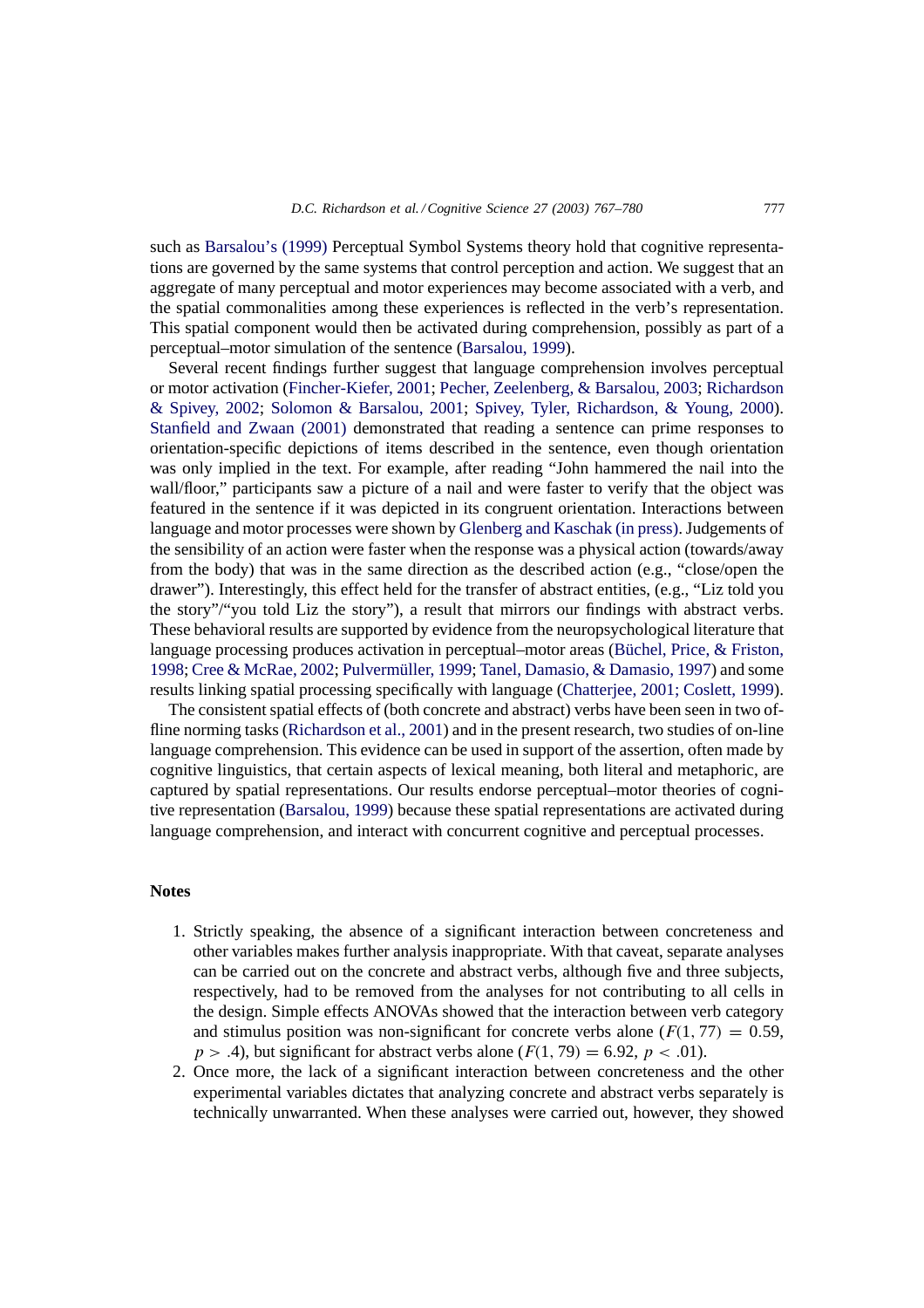<span id="page-11-0"></span>that the concrete verbs alone had a significant interaction between verb category and stimuli orientation ( $F(1, 64) = 7.53$ ,  $p < .01$ , with 17 participants removed for not contributing to all cells of the design); but the abstract verbs did not  $(F(1, 59) = 1.53$ ,  $p > .2$ , with 22 participants removed).

## **Acknowledgments**

The authors wish to thank Kola Ijaowla and Ji Sook Moon for assistance in data collection; Pete Ippel for drawing the stimuli for Experiment 2; and Natasha Z. Kirkham for insightful discussions. This research was supported NIH grant MH63961 to Michael Spivey, National Science Foundation Grants SBR-9905024 and BCS-0212134 to Lawrence W. Barsalou and Natural Sciences and Engineering Research Council grant OGP0155704 to Ken McRae. Portions of this research were presented in partial fulfillment of Daniel Richardson's Ph.D. dissertation.

| Verb     | Abstract/<br>concrete | Sentence                                   | Aspect angles     |               | Category                |  |
|----------|-----------------------|--------------------------------------------|-------------------|---------------|-------------------------|--|
|          |                       |                                            | Forced-<br>choice | Free-<br>form | Horizontal/<br>vertical |  |
| Argue    | a                     | The husband argues with the<br>wife.       | 23                | 4             | H                       |  |
| Rush     | a                     | The girl rushes to school.                 | 19                | 11            | H                       |  |
| Give     | a                     | The philanthropist gives to<br>the museum. | 16                | 14            | H                       |  |
| Warn     | a                     | The boy warns his brother.                 | 30                | 14            | H                       |  |
| Want     | a                     | The child wants the cake.                  | 21                | 15            | H                       |  |
| Offend   | a                     | The racist offends the lawyer.             | 37                | 23            | H                       |  |
| Tempt    | a                     | The woman tempts the man.                  | 25                | 26            | H                       |  |
| Regret   | a                     | The politician regrets the<br>interview.   | 40                | 26            | H                       |  |
| Obey     | a                     | The servant obeys the master.              | 24                | 31            | H                       |  |
| Increase | a                     | The storeowner increases the<br>price.     | 73                | 32            | V                       |  |
| Respect  | a                     | The man respects his father.               | 52                | 35            | V                       |  |
| Hope     | a                     | The girl hopes for a pony.                 | 55                | 36            | V                       |  |
| Succeed  | a                     | The athlete succeeds at the<br>tournament. | 68                | 44            | V                       |  |
| Own      | a                     | The mobster owns the casino.               | 55                | 47            | V                       |  |
| Rest     | a                     | The jogger rests his feet.                 | 46                | 70            | V                       |  |
| Push     | $\mathbf{C}$          | The miner pushes the cart.                 | 10                | 12            | Η                       |  |

### **Appendix A**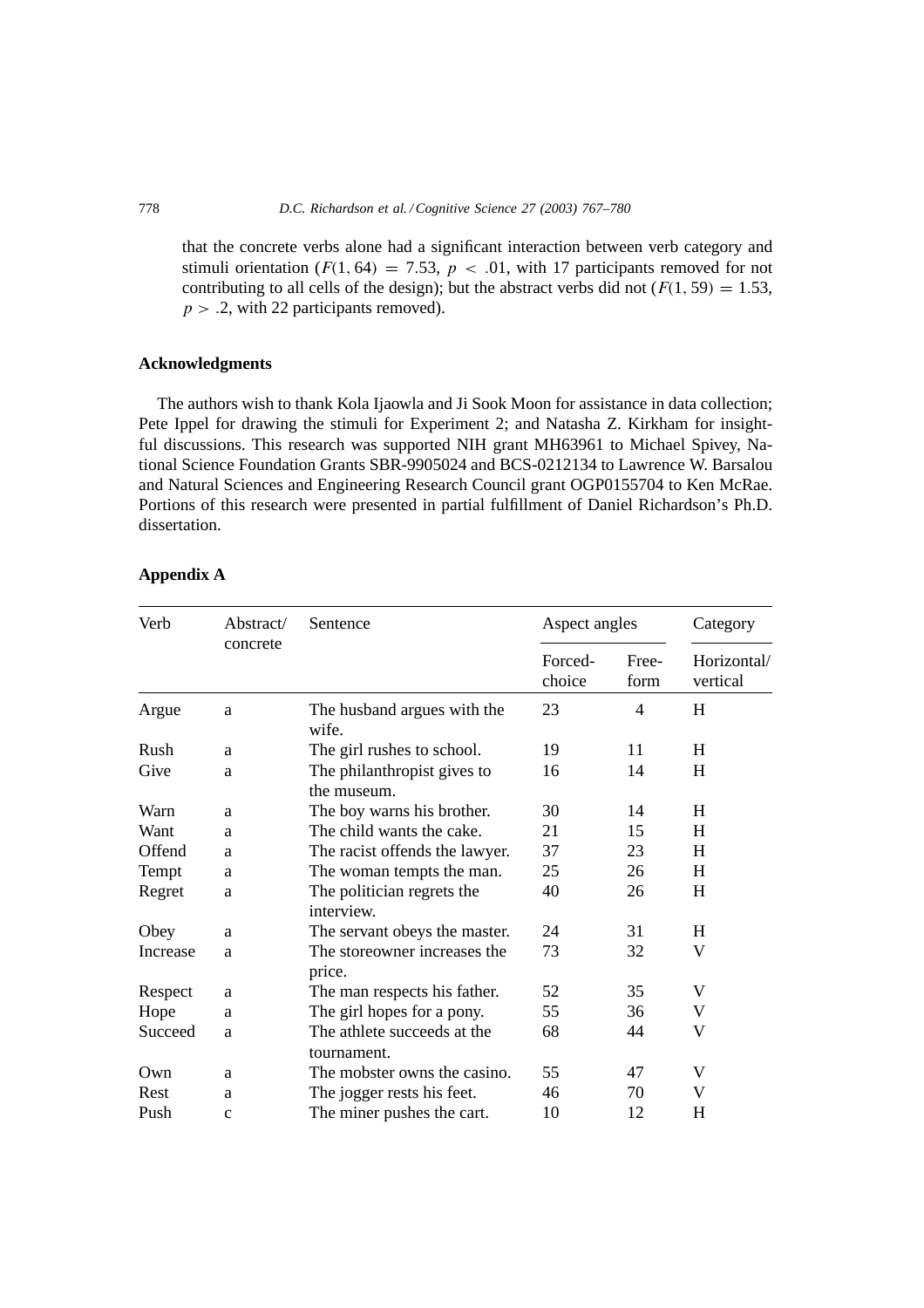| Verb         | Abstract/<br>concrete | Sentence                                 | Aspect angles     |               | Category                |
|--------------|-----------------------|------------------------------------------|-------------------|---------------|-------------------------|
|              |                       |                                          | Forced-<br>choice | Free-<br>form | Horizontal/<br>vertical |
| Pull         | $\mathbf{C}$          | The mechanic pulls the chain.            | 10                | 16            | H                       |
| Hunt         | $\mathbf{C}$          | The poacher hunts the deer.              | 27                | 19            | H                       |
| Point        | $\mathbf{C}$          | The salesman points at the<br>car.       | 10                | 20            | H                       |
| Impact       | $\mathbf{C}$          | The car impacts the wall.                | 40                | 21            | H                       |
| Show         | $\mathbf{C}$          | The teacher shows the film.              | 22                | 22            | H                       |
| Smash        | $\mathbf{C}$          | The hammer smashes the<br>vase.          | 63                | 46            | V                       |
| Float        | $\mathbf{C}$          | The balloon floats through the<br>cloud. | 80                | 46            | V                       |
| Flee         | $\mathbf{C}$          | The criminal flees the police.           | 10                | 47            | V                       |
| Fly          | $\mathbf{C}$          | The eagle flies to the river.            | 74                | 49            | V                       |
| Walk         | $\mathbf{C}$          | The student walks to class.              | 11                | 50            | V                       |
| Lift         | $\mathbf{C}$          | The strongman lifts the<br>barbell.      | 87                | 58            | V                       |
| <b>B</b> omb | $\mathbf{C}$          | The plane bombs the city.                | 82                | 60            | V                       |
| Sink         | $\mathbf{C}$          | The ship sinks in the ocean.             | 85                | 61            | V                       |
| Perch        | $\mathbf{C}$          | The sparrow perches on the<br>fence.     | 79                | 64            | V                       |

#### <span id="page-12-0"></span>**Appendix A.** (*Continued* )

## **References**

Barsalou, L. W. (1999). Perceptual symbol systems. *Behavioral and Brain Sciences*, *22*(4), 577–660.

Boroditsky, L. (1999). First-language thinking for second language understanding: Mandarin and English speakers' conception of time. In *Proceedings of the 21st annual meeting of the cognitive science society*. Mawhah, NJ: Erlbaum.

Boroditsky, L. (2000). Metaphoric structuring: Understanding time through spatial metaphors. *Cognition*, *7*, 1–28.

Bower, G. H., & Morrow, D. G. (1990). Mental models in narrative comprehension. *Science*, *247*, 44–48.

- Büchel, C., Price, C., & Friston, K. (1998). A multimodal language region in the ventral visual pathway. *Nature*, *392*, 274–277.
- Chatterjee, A. (2001). Language and space: Some interactions. *Trends in Cognitive Sciences*, *5*, 55–61.

Chomsky, N. (1965). *Aspects of the theory of syntax*. Cambridge, MA: MIT Press.

Coslett, H. B. (1999). Spatial influences on motor and language function. *Neurophyschologia*, *37*, 695–706.

Craver-Lemley, C., & Arterberry, M. E. (2001). Imagery-induced interference on a visual detection task. *Spatial Vision*, *14*, 101–119.

Craver-Lemley, C., & Reeves, A. (1992). How visual imagery interferes with vision. *Psychological Review*, *89*, 633–649.